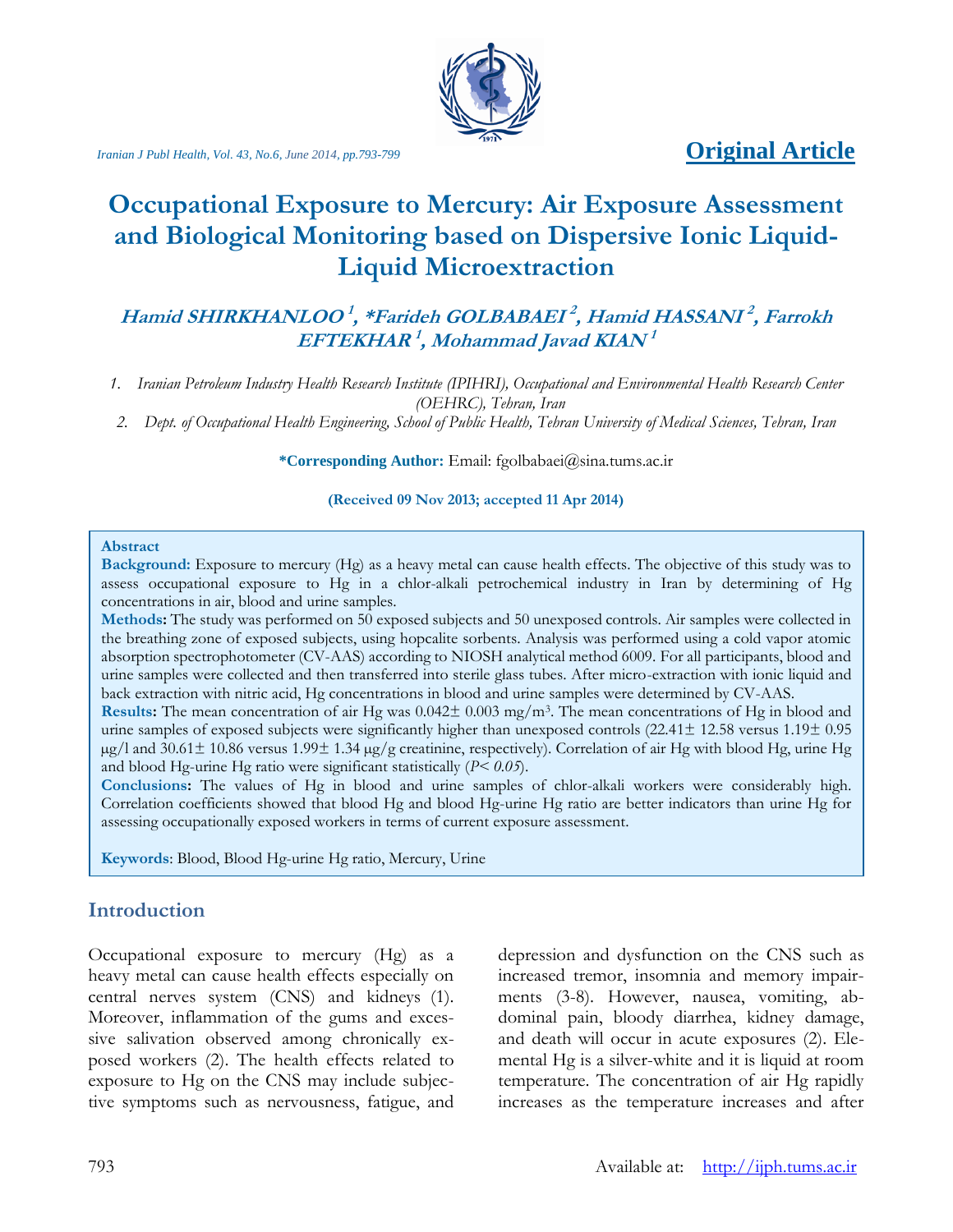distribution in the environment easily enters to the human lungs (8). Exposure can occur through respiratory system and skin contact. Occupational exposure to Hg and its compounds may occur in various occupations such as amalgam makers, barometer makers, battery makers, chemical laboratory workers, chlor-alkali petrochemical workers, dentists, fluorescent lamp makers, gold and silver extractors, insecticide makers, Hg miner workers and thermometer makers (2, 9,10). It should be noted that exposure to Hg compounds may occur from different sources (11). Hg contaminated fish is a major source of methylHg for humans (6, 11- 15). Environmental pollution due to methylHg contamination observed in the vicinity of some industries such as the Chisso Corporation chemical factory in Minamata Bay in kyushu, Japan or the Dryden chlor-alkali facility and paper mill in the English-Wabigon River, Ontario as well as three epidemic poisonings caused by consumption of methylHg-contaminated seeds have been reported in Iraq (5, 8). Exposure to Hg can also have potential risks for people who living near the chlor-alkali plants. Gibicar et al. (12) studied human exposure to Hg in the vicinity of chlor-alkali plant in Italia. They stated that "14% of emitted gaseous Hg from the Hg cell chlor-alkali plant is deposited within 5 km from the source". However, they suggested that potential Hg risks are related to various sources and consumption of contaminated fish is one of the important cases. Chloralkali industry is one of the main sources of Hg pollution (14). Chlor-alkali workers are mostly exposed through breathing air polluted with Hg vapors released from chlor-alkali electrochemical reactor (ECR) or direct skin contact. Family members of these workers may also become exposed to Hg through personnel's clothes contaminated with Hg in the workplaces. Hg compounds get distinguished from other toxic pollutants due to their non-biodegradability can accumulate in living tissues of human body. Exposure to Hg can cause physiological or neurological damages to the human body, so exposure assessment and precaution measures should be considered (16, 17).

In the present study we assessed occupational exposure to mercury in a chlor-alkali petrochemical industry by determining of mercury concentrations in air, blood and urine samples. For evaluation of food and air effect on mercury concentration in human biological samples, speciation of mercury based on a new applied analytical method (IL-DLLME) was done.

# **Materials and methods**

#### **Study groups**

The population of this study consisted of two groups: chlor-alkali workers (subjects) who exposed to Hg  $(n=50)$  and office employees as unexposed controls (n=50). Control group was selected from matched people of the same age and sex (male) without diseases affecting from the same factory. First, participants were given information about the research and then individual informed consents were obtained from all volunteers. Most of subjects said that they often did not use respiratory protection devices, but they wear safety gloves during their works. The study was performed at a petrochemical industry in Abadan, Iran (Because of ethical considerations the name of industry is not mentioned).

#### **Air sampling and analysis**

Air samples were collected in the breathing zone of exposed workers by using hopcalite sorbents. The sampling duration was about 4 hours of the work shift. Samples were collected during three work days of a week with similar working conditions. All pumps were calibrated before and after use and air samples were collected at flow rate of 0.20 l/min. Analysis was performed using a cold vapor atomic absorption spectrophotometer (CV-AAS) (CV-AAS, GBC – 932, 3000, Australia) according to NIOSH analytical method 6009 (18).

#### **Mercury concentrations in blood and urine samples**

For all participants, blood and urine samples were collected at the end of shift and then transferred into sterile glass tubes. Samples were maintained at -20ºC until analyzed. Ionic Liquid-liquid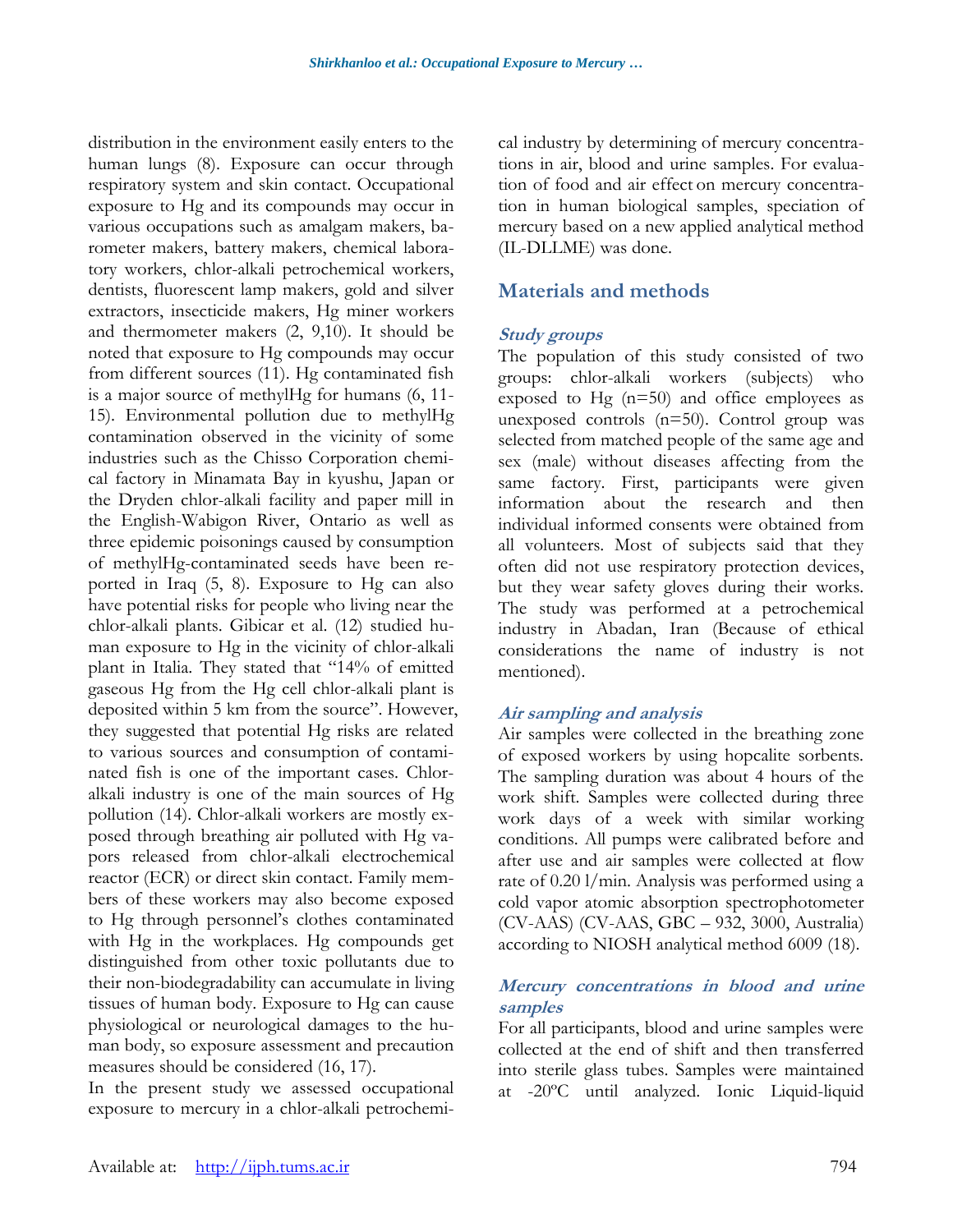extraction was combined with CV/HG-AAS to develop a new procedure for the determination and speciation of trace amount of Hg in human blood samples. Dispersive liquid-liquid microextraction has been developed as a new mode of liquid phase micro-extraction and attracted increasing attention for its simple operation high enrichment factor, rapidity and high extraction efficiency (19). In this work, 1 mL of  $1\%$  (w/v) APDC (Ammonium pyrrolidin-dithiocarbamat) solution was added to 10 mL of blood as well as urine samples and pH was adjusted to 7 with buffer solution in a centrifuge tube. Then, 0.2 g of IL (Ionic liquid) was added to the mixtures and they were shaken with a vortex apparatus for 2 min. Hg  $(Hg^{+2})$  was complexed and preconcentrated as Hg-APDC in IL. The phases were separated by centrifuging of turbid solution at 3 min with 3500 rpm. After micro-extraction with ionic liquid and back extraction with nitric acid, Hg concentrations in blood and urine samples were determined by CV-AAS. For inorganic Hg  $(Hg<sup>2+</sup>)$  determination, 1.5 mL of 1% (w/v) NaDDC solution was added to 10 mL of blood samples at pH=6 and to be continued with the same above way by FI-CVAAS. Total Hg (organic and inorganic Hg) determined after 10 mL blood sample placed in microwave  $(210^{\circ}C, HNO, Con.,$ UV). Total organic Hg (R-Hg) is simply calculated by difference between concentration of total Hg and inorganic Hg in blood samples.

The instrumental and extraction conditions for Hg determination by CV-AAS are listed in Table 1. Working range was between 0.5- 27  $\mu$ g/l for samples at peak area. Method validation was performed using additional standard (Table 2 and 3) and standard reference material (NIST SRM 955c) with certified values for mercury speciation. The results are shown in Table 4.

The urine Hg concentration may be influenced by dilution of urine due to the intake of fluids, physical activity or temperature, so urine Hg concentrations were adjusted by urine creatinine concentrations.

**Table1:** Instrumental and extraction conditions for Hg determination by CV-AAS

| <b>Instrumental Parameters</b> | Hg         |
|--------------------------------|------------|
| Wavelength (nm)                | 253.7      |
| Lamp current (mA)              | 3          |
| Spectral bandwidth (nm)        | 0.5        |
| $LOD^*(\mu g/l)$               | 0.3        |
| Working range (µg/l)           | $1 - 55$   |
| <b>Extraction conditions</b>   | Hg         |
| $LOD (\mu g/l)$                | 0.06       |
| Working range (µg/l)           | $0.5 - 27$ |
| <b>Enrichment Factor</b>       | 5          |
| Volume sample (ml)             | 10         |
| Amount of $IL^*(g)$            | 0.2        |
| PН                             |            |

⃰LOD: limit of detection. ⃰⃰IL: Ionic liquid

| Sample             | Added Hg                    | Found Hg <sup>a</sup> | Recovery $\left(\frac{0}{0}\right)$ |
|--------------------|-----------------------------|-----------------------|-------------------------------------|
| $Blood_1$          |                             | $23.51 \pm 0.32$      |                                     |
|                    | 10                          | $32.82 \pm 1.11$      | 98                                  |
|                    | 20                          | 44.94 $\pm$ 2.82      | 103                                 |
| Blood <sub>2</sub> | ۰                           | $1.21 \pm 0.02$       |                                     |
|                    | $\mathcal{D}_{\mathcal{L}}$ | $3.18 \pm 0.10$       | 98                                  |
|                    | $\overline{4}$              | $4.98 \pm 2.83$       | 103                                 |
| Urine              |                             | $11.79 \pm 0.36$      |                                     |
|                    | $\mathfrak{D}$              | $13.42 \pm 0.53$      | 97                                  |
|                    | 4                           | $16.02 \pm 0.64$      | 102                                 |

**Table 2:** Validation of proposed method for determining Hg in blood and urine samples ( $\mu$ g/l)

<sup>a</sup>Mean± SD of five determinations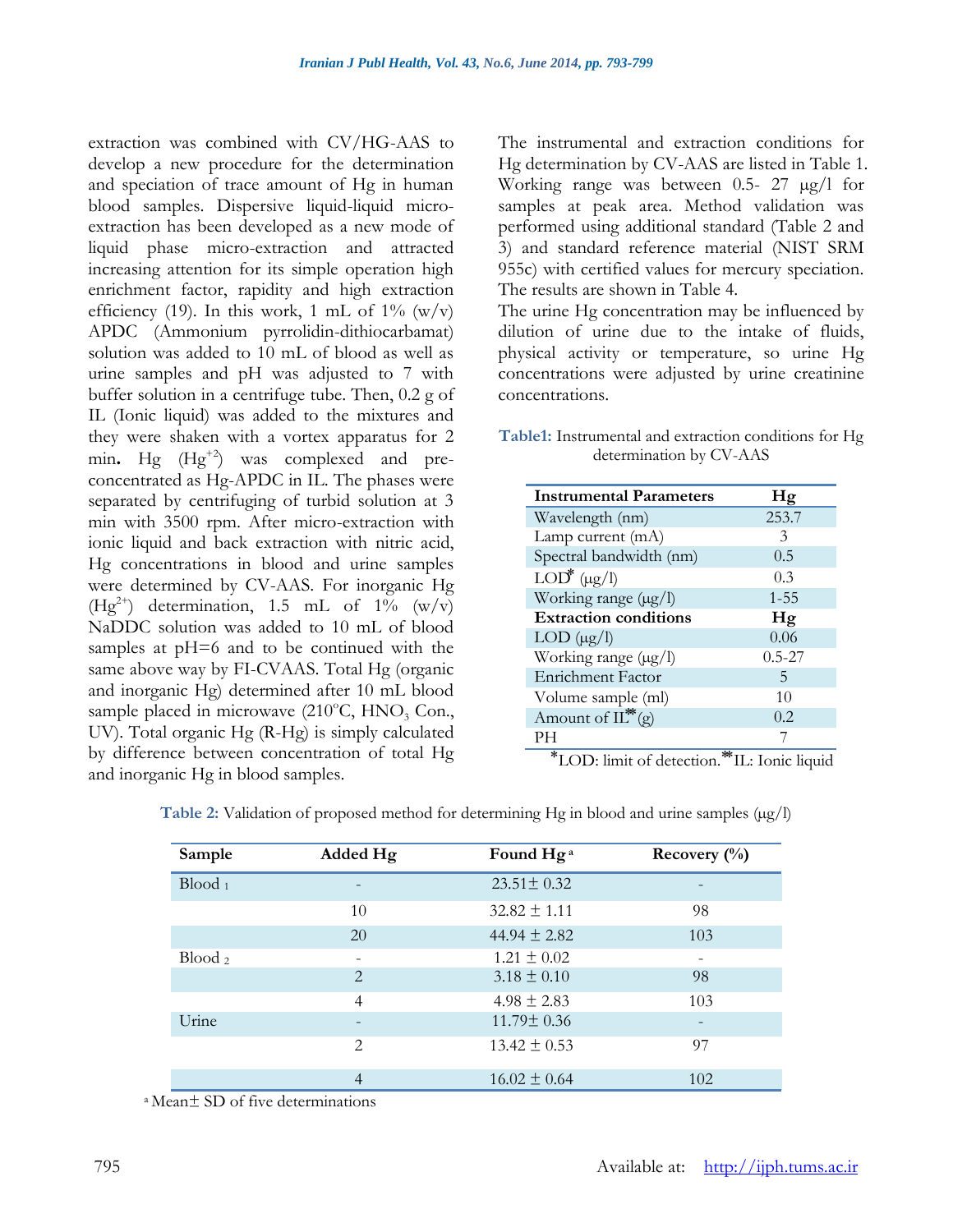| Sample | Added $(\mu g/l)^a$ |        | Found $(\mu g/l)^a$ |                   | Total             | Recovery $\binom{0}{0}$ |         |
|--------|---------------------|--------|---------------------|-------------------|-------------------|-------------------------|---------|
|        | $R-Hgb$             | Hg(II) | $R-Hg$              | Hg (II,I)         |                   | $R-Hg$                  | Hg (II) |
| WB ¢   |                     |        | $3.084 \pm 0.097$   | $2.181 \pm 0.107$ | $5.265 \pm 0.204$ |                         |         |
|        | 2                   |        | $4.926 \pm 0.175$   | $2.253 \pm 0.131$ | $7.179 \pm 0.306$ | 97                      | 103     |
|        |                     | 2      | $3.119 \pm 0124$    | $3.989 \pm 0.216$ | $6.617 \pm 0.338$ | 101                     | 95      |

**Table 3:** Speciation and determination of R-Hg and Hg (II,I) by proposed method in spiked real samples

<sup>a</sup> Mean± SD of three determinations, <sup>b</sup> R-Hg: organic Hg,<sup>c</sup> WB: Whole blood

**Table 4:** Analytical results of mercury speciation and determination in standard reference material

| Sample          | Certified     | Certified     | Found <sup>a</sup> | Found <sup>a</sup> |
|-----------------|---------------|---------------|--------------------|--------------------|
|                 | Hg(II,I)      | $R-Hg$        | Hg(II,I)           | $R-Hg$             |
| <b>SRM 955c</b> | $9.0 \pm 1.3$ | $9.6 \pm 1.5$ | $8.8 \pm 0.9$      | $9.4 \pm 0.6$      |

<sup>a</sup>NIST SRM 955c, organic Hg speciation, pH 6.0, Microwave, -20oC, Mean± SD of three determinations

#### **Statistical analysis**

The statistical package for the social sciences software (SPSS version 17) was used for all statistical analyses. The One-Sample t-test was used to determine potential differences between means for some values of the two studied groups. Correlation of air Hg with blood Hg, urine Hg and blood Hg-urine Hg ratio were based on Pearson coefficients. Statistical significance was taken as *P < 0.05*.

# **Results**

The average age values for subjects and controls were 31± 5.52 and 32± 6.28 years, respectively. There were no significant differences between exposed subjects and unexposed controls in terms of age (*P= 0.301)* and sex (all workers were male). The values of concentrations of Hg in the air, blood and urine samples are shown in Table 5. The mean concentration of air Hg was  $0.042\pm$  $0.003$  mg/m<sup>3</sup>. This value is more than the threshold limit value-time weighted average (TLV-TWA:  $0.025 \text{ mg/m}^3$  recommended by American Conference of Governmental Industrial Hygienists (ACGIH) (20). Our data was normally distributed. Absorption and repeatability of the results were investigated for the determination

blood and urine Hg by CV-AAS (Table 2). The results showed that the percentage of recovery was 97 and more. Also, the values obtained for CRM analysis indicated 98% recovery. The results showed that the Hg concentrations in blood samples ranged from 2.95 to 45.21 µg/l in the exposed subjects (Table 5). The mean exposed subjects (Table 5). The mean concentration of blood Hg of exposed subjects  $(22.41 \pm 12.58 \text{ µg/l})$  was significantly higher than unexposed controls (1.19± 0.95 µg/l) (*P< 0.001*). Also, this value is 1.5 times more than the biological exposure indices (BEIs) for blood samples (15  $\mu$ g/l) recommended by ACGIH (8). Similarly, the mean concentration of urine Hg of exposed subjects  $(30.61 \pm 10.86 \text{ µg/g} \text{ creating})$ was significantly higher than unexposed controls (1.99± 1.34 µg/g creatinine) (*P< 0.001*), (Table 5). The relationship between blood Hg and urine Hg was significant statistically  $(r= 0.739)$  and  $P \le$ *0.001*), (Fig 1). Also, the correlation test showed significant relations of air Hg with blood Hg, urine Hg and blood Hg-urine Hg ratio in the subjects (Table 6).

By proposed method, organic Hg (R-CH<sup>3</sup> ) concentrations in blood samples were determined and R-CH<sub>3</sub> concentrations in exposed and unexposed subjects were similar (0.78± 0.05 versus  $0.61 \pm 0.03 \mu g/l$ , respectively).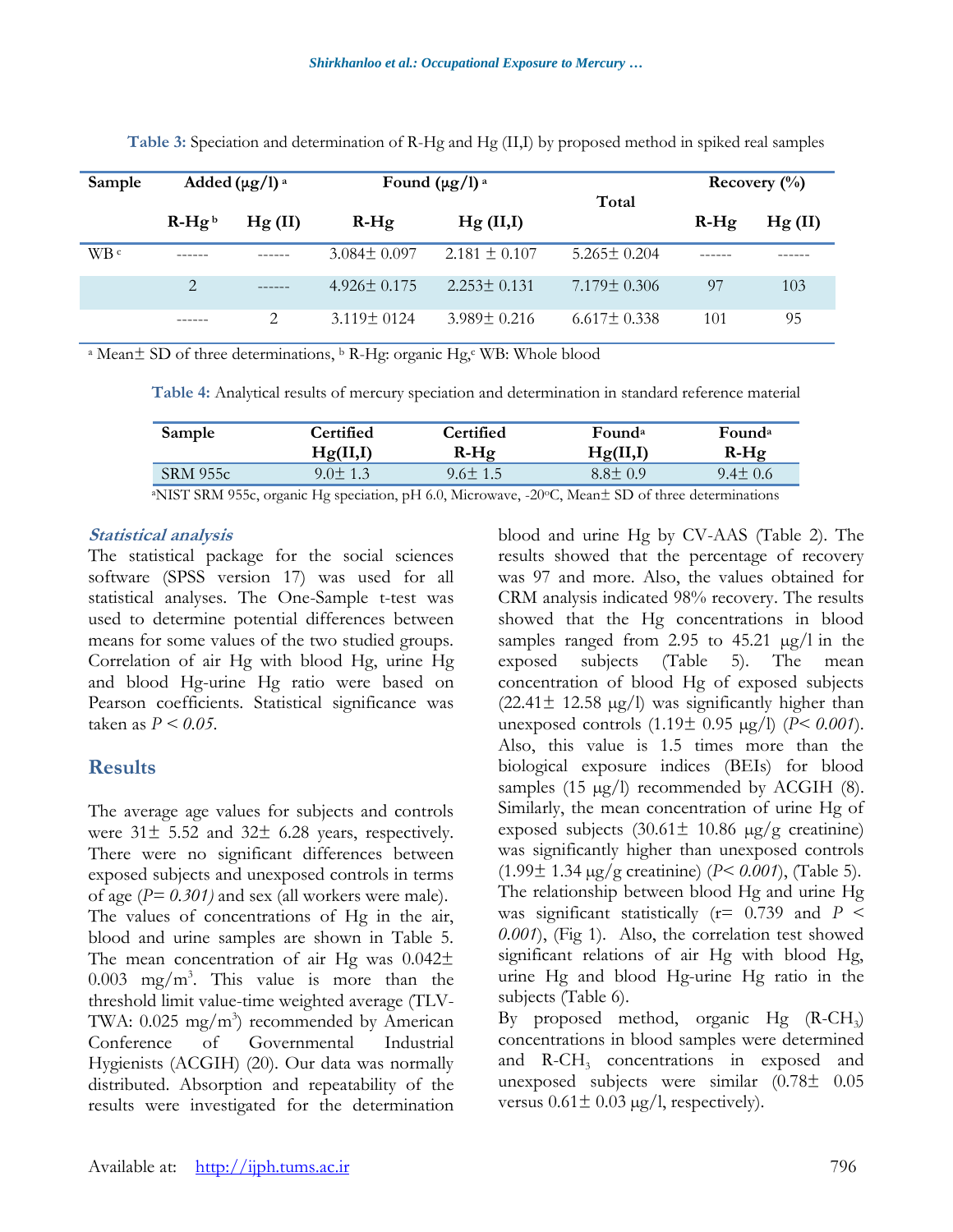

**Fig. 1:** The relationship between blood Hg and urine Hg in the subjects (n=50)

**Table 5:** Concentrations of Hg in the air, blood and urine samples

| Sample                      | Subjects $(n=50)$ |                | Controls $(n=50)$        | P value       |                          |
|-----------------------------|-------------------|----------------|--------------------------|---------------|--------------------------|
|                             | (mean± SD)        | Range          | (mean $\pm$ SD)          | Range         |                          |
| Air Hg $(mg/m^3)$           | $0.042 \pm 0.003$ | $0.01 - 0.06$  | $\overline{\phantom{m}}$ |               | $\overline{\phantom{a}}$ |
| Blood Hg $(\mu g/l)$        | $22.41 \pm 12.58$ | $2.95 - 45.21$ | $1.19 \pm 0.95$          | $0.66 - 7.32$ | $\leq 0.001$             |
| Urine Hg                    | $30.61 \pm 10.86$ | 11.47 - 57.32  | $1.99 \pm 1.34$          | $0.39 - 6.29$ | $\leq 0.001$             |
| $(\mu g/g \text{ creation}$ |                   |                |                          |               |                          |

**Table 6:** Correlation\* of air Hg with blood Hg, urine Hg and blood Hg-urine Hg ratio in the subjects (n=50)

|                              | Blood $Hg=$<br>$22.41 \pm 12.58 \text{ (µg/l)}$ |              | Urine $Hg=$<br>$30.61 \pm 10.86$ (µg/g creatinine) |         | Blood Hg-urine Hg ratio |         |
|------------------------------|-------------------------------------------------|--------------|----------------------------------------------------|---------|-------------------------|---------|
|                              |                                                 | P value      |                                                    | P value |                         | P value |
| Air Hg= $0.042\pm$           | 0.532                                           | $\leq 0.001$ | 0.317                                              | 0.025   | 0.470                   | 0.001   |
| $0.003$ (mg/m <sup>3</sup> ) |                                                 |              |                                                    |         |                         |         |

\*Correlations are based on Pearson coefficients (r). Statistical significance will be observed if *P < 0.05*.

# **Discussion**

The results of our study showed that chlor-alkali workers had significant exposure to Hg. Exposure to Hg, even at low levels, can cause adverse effects (1, 10). Mniszek (21) was investigated exposure to Hg in two chlor-alkali industries in Poland. In this study, Hg vapor concentrations were considerably high in both industries and values exceeded  $0.025$  mg/m<sup>3</sup>. So, these results confirmed that chlor-alkali workers are at the risk of developing adverse effects, because of considerable exposure to Hg.

Hg levels in blood and urine samples can be used for exposure assessment, which it determines identifying individuals subjected to higher levels of exposure. "Biological monitoring can also be used for risk assessment if the relationships between the exposure parameters and the adverse effects are known" (11). In the present study, the mean concentration of blood and urine Hg of exposed subjects was significantly higher than unexposed controls. Similarly, in a study by Longworth et al. (11), the concentrations of Hg in the blood and urine samples were considerably higher in the chlor-alkali workers (exposed group) than in the control group. The reference values for blood and urine Hg are  $1-8$  and  $4-5 \mu g/l$ , respectively. However, these values may differ according to seafood consumption (8). Significant correlation between blood Hg and hair Hg was found in a study by Akagi et al. (22). Satoh (8)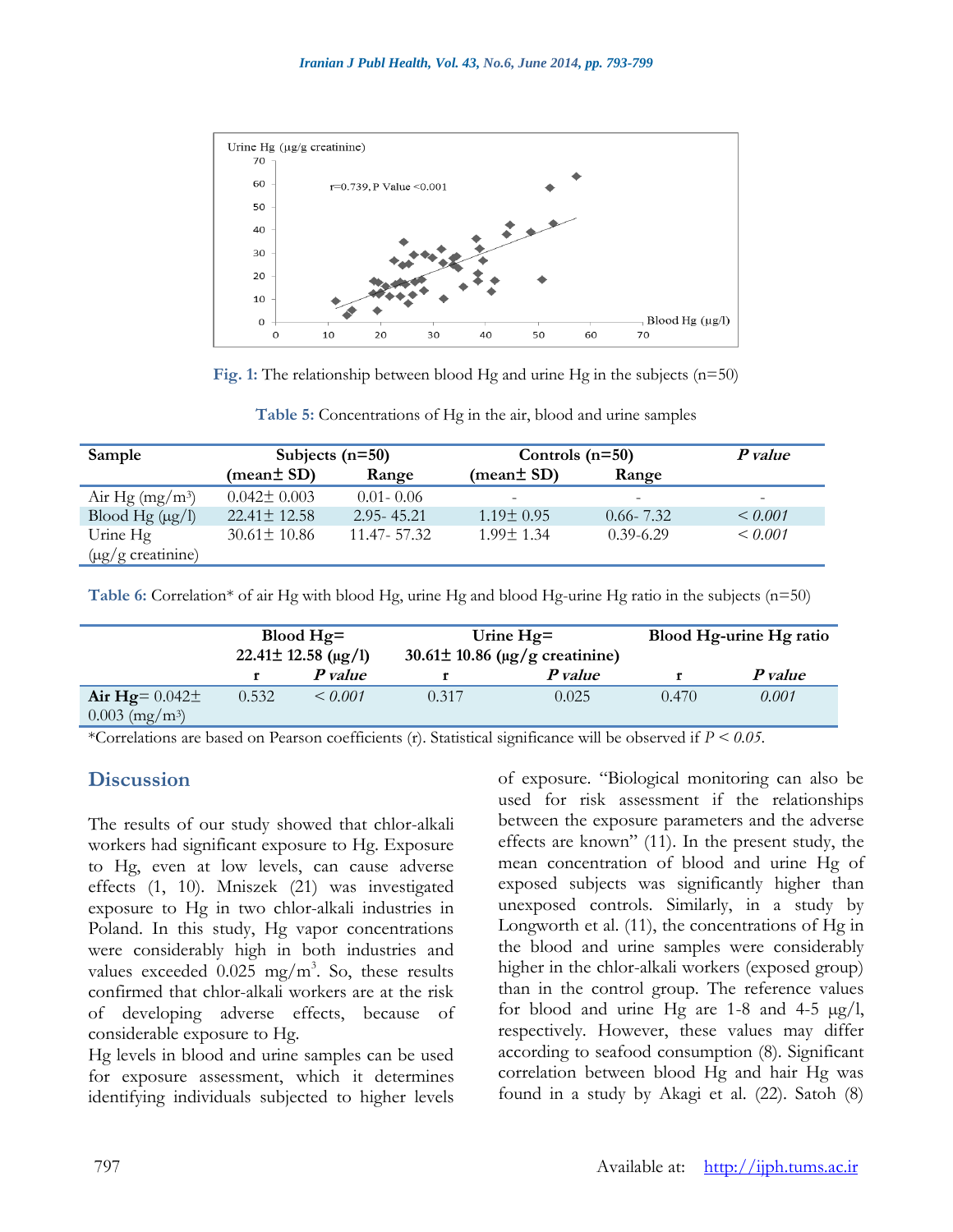stated that blood and urine samples are good markers for occupational Hg exposure assessment, whereas scalp hair is good indicator for methylHg exposure especially for environmental exposure. Lately, Li et al. (23) noted that hair can be used as a good biomarker for monitoring occupational exposure to Hg vapor. We observed significant relations for blood and urine samples as biomarkers of Hg exposure. We also calculated blood Hg-urine Hg ratio as an indicator. Correlation test showed significant relation between blood Hg-urine Hg ratio and air Hg. However, correlation coefficients showed that blood Hg and blood Hg-urine Hg ratio are better indicators than urine Hg indicator for assessing occupationally exposed workers in terms of current exposure assessment. This finding is consistent with the findings of Barreqards' study  $(24)$ .

# **Limitations**

One of the limitations for our study is the lack of data related to Hg levels enters to the human body through non-occupational sources especially seafood, which can affect blood Hg concentration. The number of seafood meals per week was less than 2 times in the studied population, so this limitation is not very influential in our results.

## **Conclusion**

Chlor-alkali workers are exposed to considerable concentrations of Hg. The Hg concentrations in blood and urine samples were significantly higher in the exposed subjects than in the unexposed controls. Correlation of air Hg with blood Hg, urine Hg and blood Hg-urine Hg ratio were significant statistically. However, correlation coefficients showed that blood Hg and blood Hgurine Hg ratio are better indicators than urine Hg indicator for assessing occupationally exposed workers in terms of current exposure assessment. IL-DLLME can be considered as a new applied analytical method for determination and speciation of mercury in blood samples.

# **Ethical issues**

Ethical issues have been conducted by the authors in accordance with the recommendations outlined in the Declaration of Helsinki. Individual informed consents were obtained from the participants. The study was approved by the ethical committee of Iranian Petroleum Industry Health Research Institute (IPIHRI).

# **Acknowledgment**

We would like to thanks Mr. Majid Minaei for assistance in analyzing samples. This work was financed by Iranian Petroleum Industry Health Research Institute (IPIHRI). The authors declare that there is no conflict of interests.

## **References**

- 1. Drake PL, Rojas M, Reh CM, Mueller CA, Jenkins FM (2001). Occupational exposure to airborne Hg during gold mining operations near El Callao, Venezuela*. Int Arch Occ Env Hea*, 74 (3): 206-212.
- 2. Occupational Safety and Health Administratuion (OSHA; 1991). Hg vapor in workplace atmosphers*.* Division of Physical Measurements and Inorganic Analyses. Method number, ID-140.
- 3. Bast-Pettersen R, Ellingsen DG, Efskind J, Jordskogen R, Thomassen Y (2005). A neurobehavioral study of chloralkali workers after the cessation of exposure to Hg vapor*. NeuroToxicology*, 26 (3): 427-437.
- 4. Langworth S, Almkvist O, Soderman E, Wikstrom BO (1992). Effects of occupational exposure to Hg vapour on the central nervous system*. Brit J Ind Med*, 49 (8): 545-55.
- 5. Nam DH, Yates D, Ardapple P, Evers DC, Schmerfeld J, Basu N (2012). Elevated Hg exposure and neurochemical alterations in little brown bats (Myotis lucifugus) from a site with historical Hg contamination*. Ecotoxicology*, 21 (4): 1094-101.
- 6. Hopkins W, Bodinof C, Budischak S, Perkins C (2013). Nondestructive indices of Hg exposure in three species of turtles occupying different